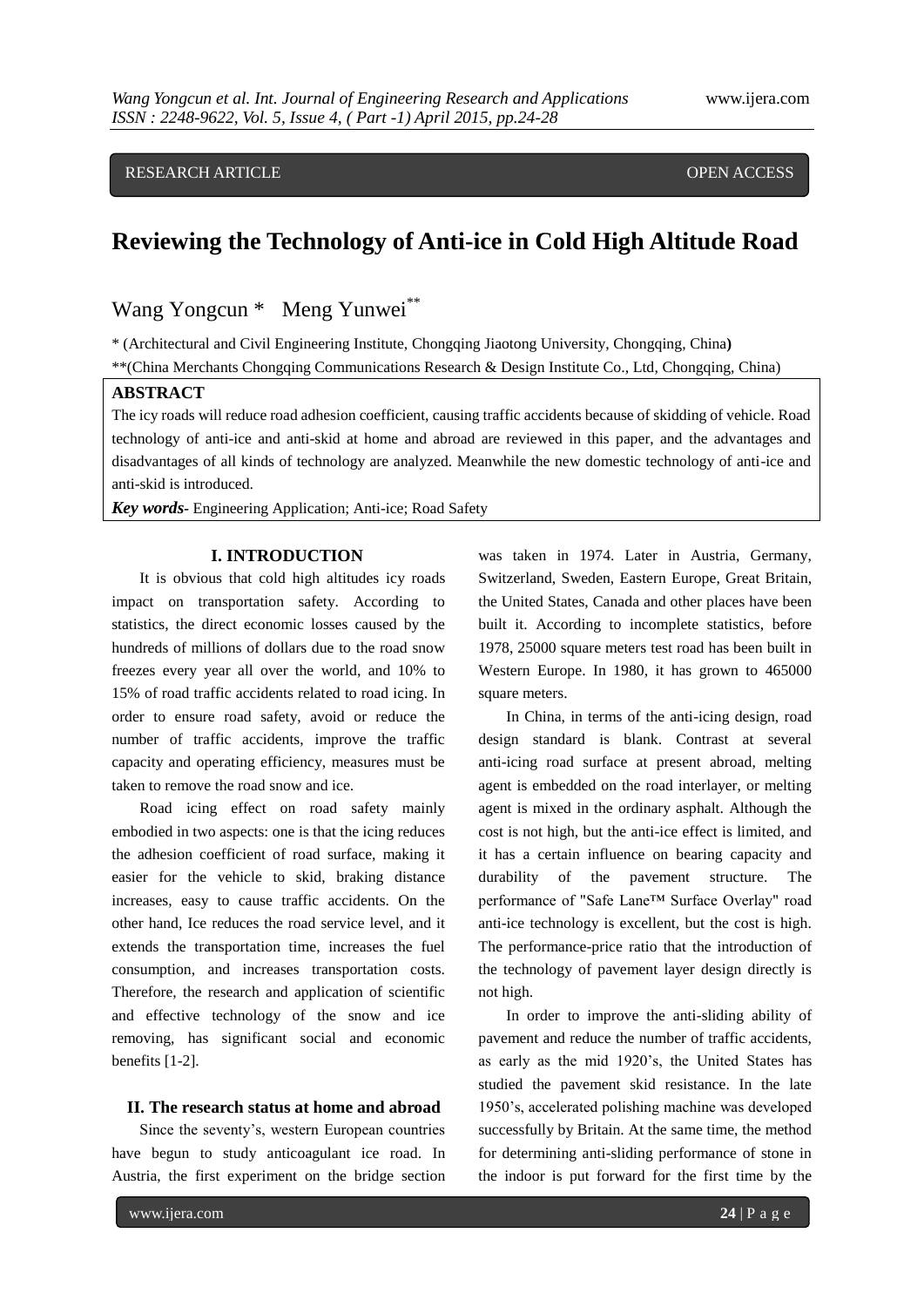British institute of road. During that time, Belgium, the Netherlands, Spain, France, the German democratic republic and the United States have successively carried out the study of antiskid pavement. Highway department began to study pavement anti-skid technology research in the early 1970s in China, and in the meantime residue pavement rate coefficient of standard production has been put forward. In 1981, the subject about highway traffic accident investigation and the development of accelerate the polishing machine was put forward by the ministry of communications highway research institute. in 1983, the ministry of communications formed research team that consist of experts who came form Yunnan, Sichuan, Jiangsu, Guangdong, Beijing, Liaoning to study anti-sliding performance of pavement stone. Through large-scale road accident investigation and stone material, the basic composition of the traffic accidents was understood in China step by step, and the suggested standard values about pavement anti-skid suitable to China's basic national conditions was puts forward.

#### **III. Reviewing of deicing technology**

Using of deicing technology at home and abroad can be roughly divided into two categories: one is passive de-icing technique. The other is to inhibit ice technology. Each have advantages and disadvantages [3-9].

#### **3.1 Passive de-icing technology**

There are two main types of passive de-icing technology: snowmelt agent method and artificial mechanical ice method.

## **3.1.1 Snowmelt agent method**

Snowmelt agent method is more frequently used in the world. Melting snow and ice agent commonly used at home and abroad are mainly salt and potassium acetate. This method is mainly used on city roads, highways, airports, ports, bridges and other facilities. Snowmelt agent method achieve the goal of deicing snow and ice.by lowing freezing point Salts snowmelt agent price is low, and it can effectively achieve effect of de-icing, but the vast majority of salt snowmelt agent products are corrosive, which is easy to corrupt and damage road structure and motor vehicles, and soil, water and air pollution, destruction of ecological environment. Potassium acetate class snowmelt agent is expensive, which is about 10 times than salts of snowmelt agent. And potassium acetate generally has no corrosion, which is used in the airport and other important places.

#### **3.1.2 Mechanical artificial ice breaking method**

This kind of method to remove snow and ice is thoroughly, but it has many disadvantages including low efficiency, high cost, the influence of traffic and road safety when working and not working for a long time. So it is suitable for the small amount of snow.

## **3.2 The technology of inhibition of icy pavement**

The technology of inhibition of icy pavement mainly includes the energy conversion type deice melting technology, the stress de-ice technology and surface chemistry class freeze inhibition technology [10-13].

#### **3.2.1 Energy conversion technology of melting ice**

To achieve the goal of snowmelt deicing, other forms of energy can be converted to heat energy by the energy conversion equipment. Available energy mainly includes industrial electricity, wind, solar and geothermal, etc. In the use of electricity, it mainly includes conductive pavement melting snow and ice and heating cable melting snow and ice. Among them, the heating cable melting snow and ice technology uses heating cable to thaw snow. Conductive pavement and heating cable used for pavement snow melting ice (e.g., the Nordic countries) has been applied abroad, but they energy dissipation is bigger, and the road construction costs are high, especially conductive paved on the melting ice and snow in the voltage control technology existence question, although there are more than 20 years of research in the aspect of theory, a related design specifications is still not formed in foreign countries, also does not have large promotion.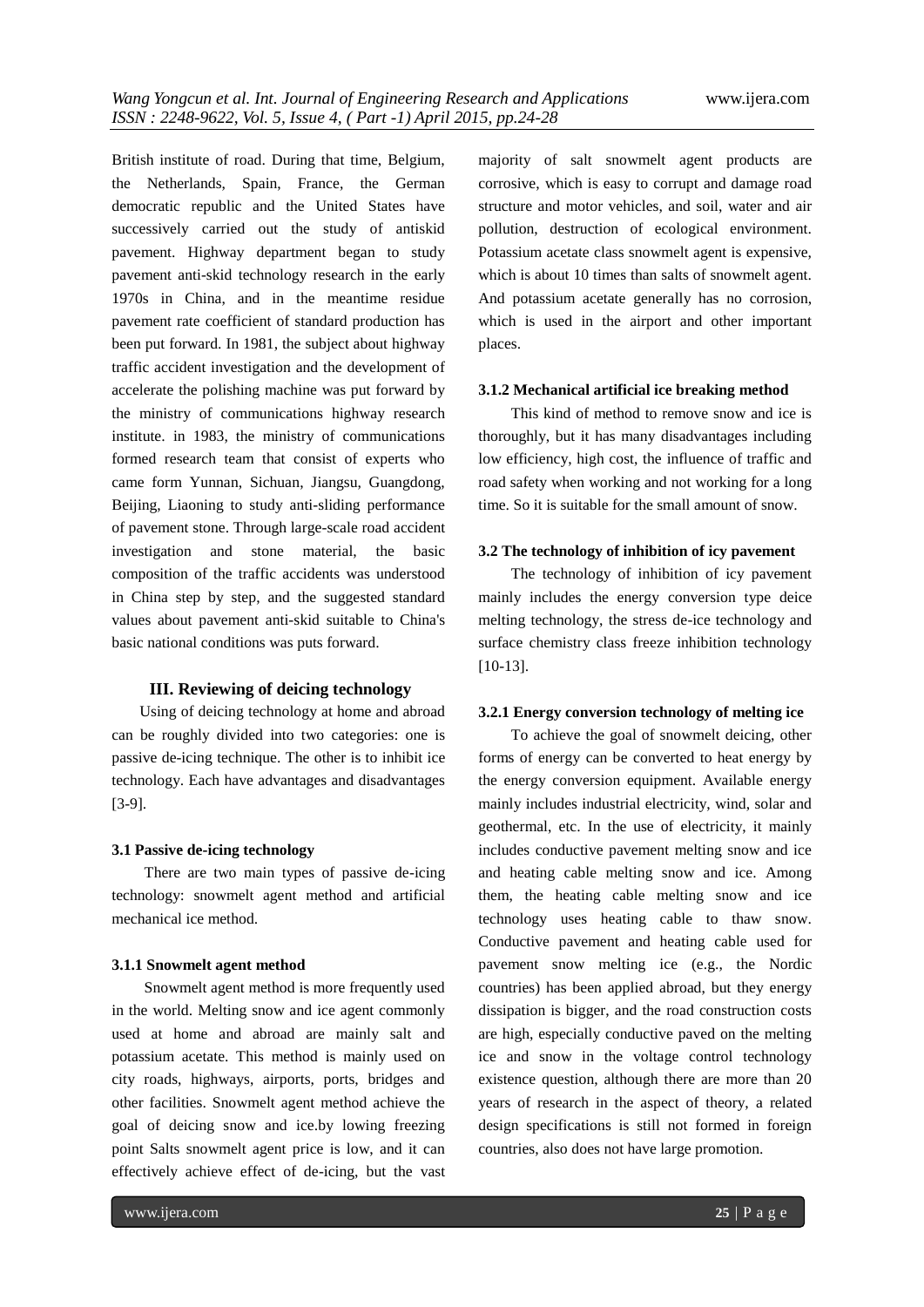Japan has built a small-scale solar heat storage system used for melting snow on the ground, but the cost is too high. In addition, the use of the soil source heat pump technology in Switzerland, Finland and other European and American developed countries is earlier, but due to restrictions, such as pipeline laying technology, the technology is still in the phase of experiment research.

#### **3.2.2 The stress ice breaking technology**

To make the road snow and ice melt, the stress ice breaking technology [14] is mainly through adding a certain amount of elastic particles in pavement material to change the pavement and the deformation characteristics of the contact state of the tire and road surface, using the capability of local deformation of elastic material properties, which will from stress under the pavement outside loads, thereby effectively restrain the pavement of snow and ice. The technology has been applied in Europe and the United States and Japan and other developed countries. The used methods mainly include two categories: mosaic pavement technology and rubber particles in asphalt pavement.

Mosaic pavement technology is most used at abroad. Although this method has a certain effect, rubber piece will appear around the weak surface, and rubber block and its surrounding mine materials will soon fall off from the pavement surface under the action of environmental load and wheel load, because in the process of inlay rubber piece will damage the pavement of the original state. This not only affect their deicing effect, but also will affect the normal use function and service life of pavement.

# **3.2.3 Surface chemistry class freeze suppression technology**

Since the 1970s, Europe and the United States began to study the anti-ice road. In Austria, the first experiment on the bridge section was taken in 1974. Later in Austria, Germany, Switzerland, Sweden, Eastern Europe, Great Britain, the United States, Canada and other places have been built it. At present, the typical ice road surface includes three types: melting agent is embedded inside the pavement interlayer, and Verglimit or Mafilon are added in ordinary asphalt pavement, and seal coating of anti-icing is set on the road.

The technology of melting agent embedded in pavement interlayer is complex, and there is still a loss and leakage for salts. Meanwhile asphalt and layered melting agent is bad for engineering structures.

For the ordinary asphalt pavement added Verglimit or Mafilon, foreign representative products is Swiss Verglimit and Japanese Mafilon. As far as Verglimit is concerned, before paving, asphalt mixture is mixed with a certain amount "melting agent" in advance. After rolling, the melting agent is uniformly distributed within the surface layer. Outside of the coating is abrasion and reveals the internal agent, when the surface of the "melting agent" is wore by the wheel. Along with the wheel driving across the road, it can reduce the freezing point and ice snow.

For ice seal coating set in the road, one of the most famous is "Safe Lane ™ Surface Overlay" road anti-ice technology, which adopts a durable surface sealant that was invented by Russ Alger, who come from the American institute of technology university of Michigan. This road sealant consists of resin and limestone, and internal structure is rich in pore. Spongy holes can retain water, and the anti-icing chemicals (such as deicing salt, snow melting agent etc.) is fixed in pores, making them less likely to be swept away by vehicles. After forming a capping layer on the road, it can last up to 20 years. The anti-icing chemicals can significantly reduce the temperature of freezing pavement. From the safety assessment report the application of this technology in USA in 2006 and 2007, this seemingly simple technique greatly improved the driving safety, because the original pavement is completely closed by materials, reducing the possibility of the pavement layer corroded by chemicals. USA transportation experts in "Road and Bridge" magazine said, it can be said that this is most important progress in 40 years of highway technology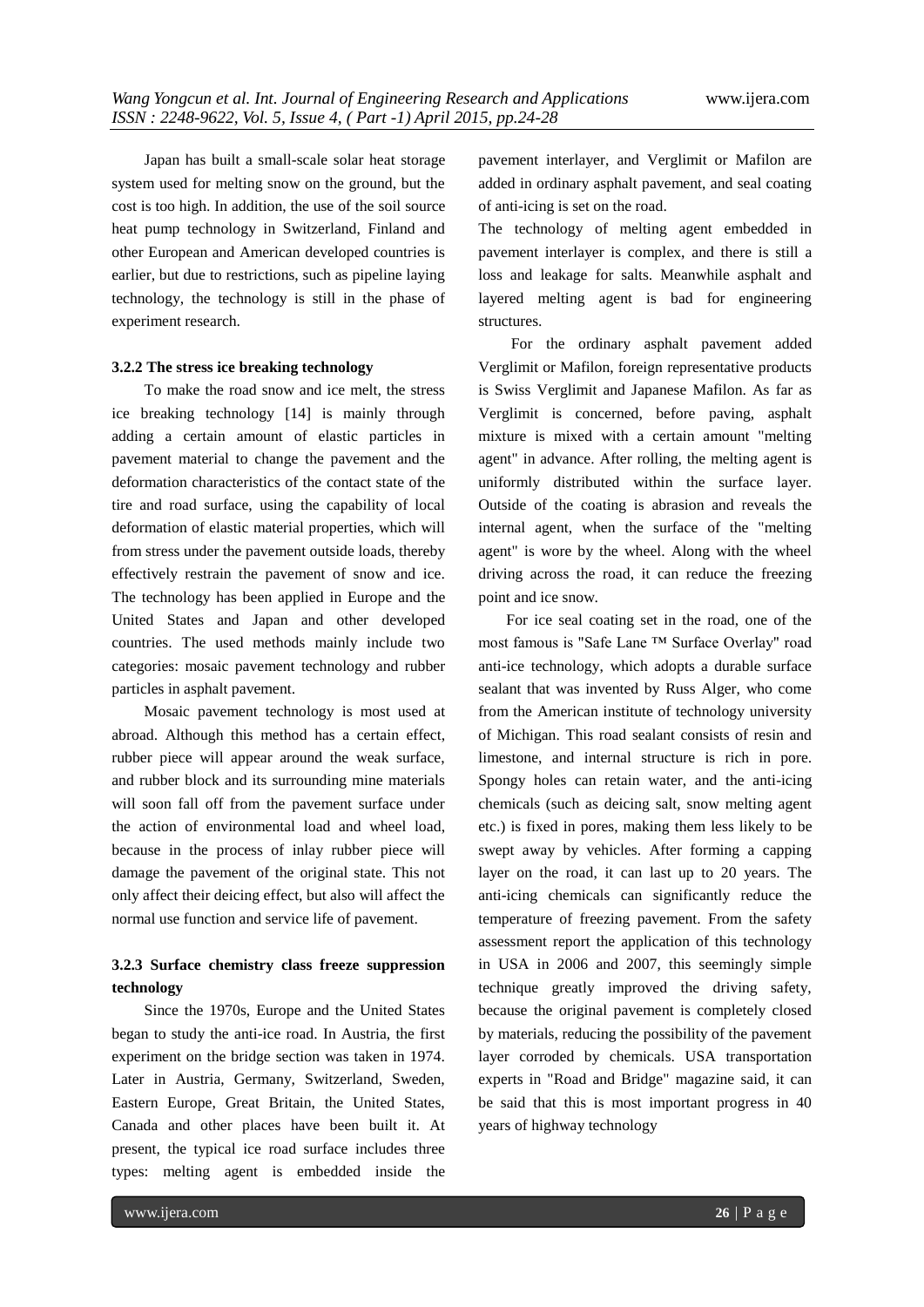## **IV. New materials and new technology**

The popularization and application of the current road ice antiskid new materials and new technologies includes chemistry class anticoagulation of asphalt concrete pavement technology and spray anticoagulation ice coating technology.

Anticoagulation ice of asphalt concrete pavement technology is used to newly built or rebuilt asphalt concrete pavement and cement concrete pavement. When mixing asphalt mixture, anticoagulant ice materials is mixed, and the mixture is used to pave "anticoagulant ice asphalt layer". Anticoagulation ice of asphalt concrete pavement technology originated in Europe in the early 1960s, and it has been employed in Switzerland, Germany and other countries. At present, the typical product of this kind of material in the world has two main types, respectively is Japanese "Mafilom" and the Swiss "Verglimit ".

Spraying of anticoagulant ice coating technology fix melting snow material in pavement surface, and make snowmelt substances play a role within a certain period of time with certain technical methods. When the light snow, coating can melt the snow and make the road bare. Under the larger and thicker snow, coating can melt the lower snow, and the snow and ice road is loose, and then under the driving of rolling, the ice will crush and melt. Coating has the advantages of low cost, simple construction process, convenient maintenance and better durability. Meanwhile it can ensure that road has the active snow removing function within one year, and it is convenient for popularization and application in large area. At present, "PavSafe" environmentally friendly bridge deck anti ice coating materials and pavement melting ice wearing layer materials are used prevalently in China.

## **V. Engineering examples**

Shenhe road laying anticoagulation ice coating has better anti icing effect in Changan District, Xi'an. Under the condition of lower temperature and a large amount of snow (snowfall is 3 mm), coating can melt the snow on the road and prevent the icy pavement, increasing the driving safety.

PavSafe was used in "Laji Mountain" tunnel in Xining. After the test of practice: PavSafe plays a more active role in melting the snow at the temperature of -20 Centigrade, and can inhibit the ice on the road, to ensure that the slight snow is not frozen, and heavy snow is easily cleared.

#### **VI. Conclusion**

The impact of snow and ice on modern transportation has more and more gotten the attention of the countries all over the world, and many countries have research and developed all kinds of deicing method. In the coming years, looking for more environmentally friendly, economical anti-ice technology has very important practical significance.

## **Reference**

- [1] Hao Wei, Dang Jinqian, Lian Xingyao. Present situation and thinking of road snow removal technology[J]. Standardization of Traffic, 2008, 14: 84-87. In Chinese.
- [2] Zhang Hongwei, Han Sen, Liu Honghui. Reviewing of desnowing and deicing technology of asphalt pavement[J]. Heilongjiang Traffic Science and Technology,2008,03:8-9. In Chinese.
- [3] Xie Xiaojun, Zhang Tiejun, Shang Bin etc. The snow disaster disposal technology at home and abroad [J]. Standardization of Traffic, 2009,07:69-73. In Chinese.
- [4] Liu Kai, Wang Xuancang, Wang Fang. The Chinese and foreign highway snowmelt deicing technology and method [J]. Transportation Enterprise Management, 2009,08:73-74. In Chinese.
- [5] Wang Xuancang, Lu Kaiquan. The technology and development of highway pavement snow melting[J]. Road Construction Machinery and Construction Mechanization, 2013,01:26-31. In Chinese.
- [6] Wei Jianqiang. Research on highway pavement snow melting deicing method [J]. Journal of Going Abroad and Employment, 2011,12:130.